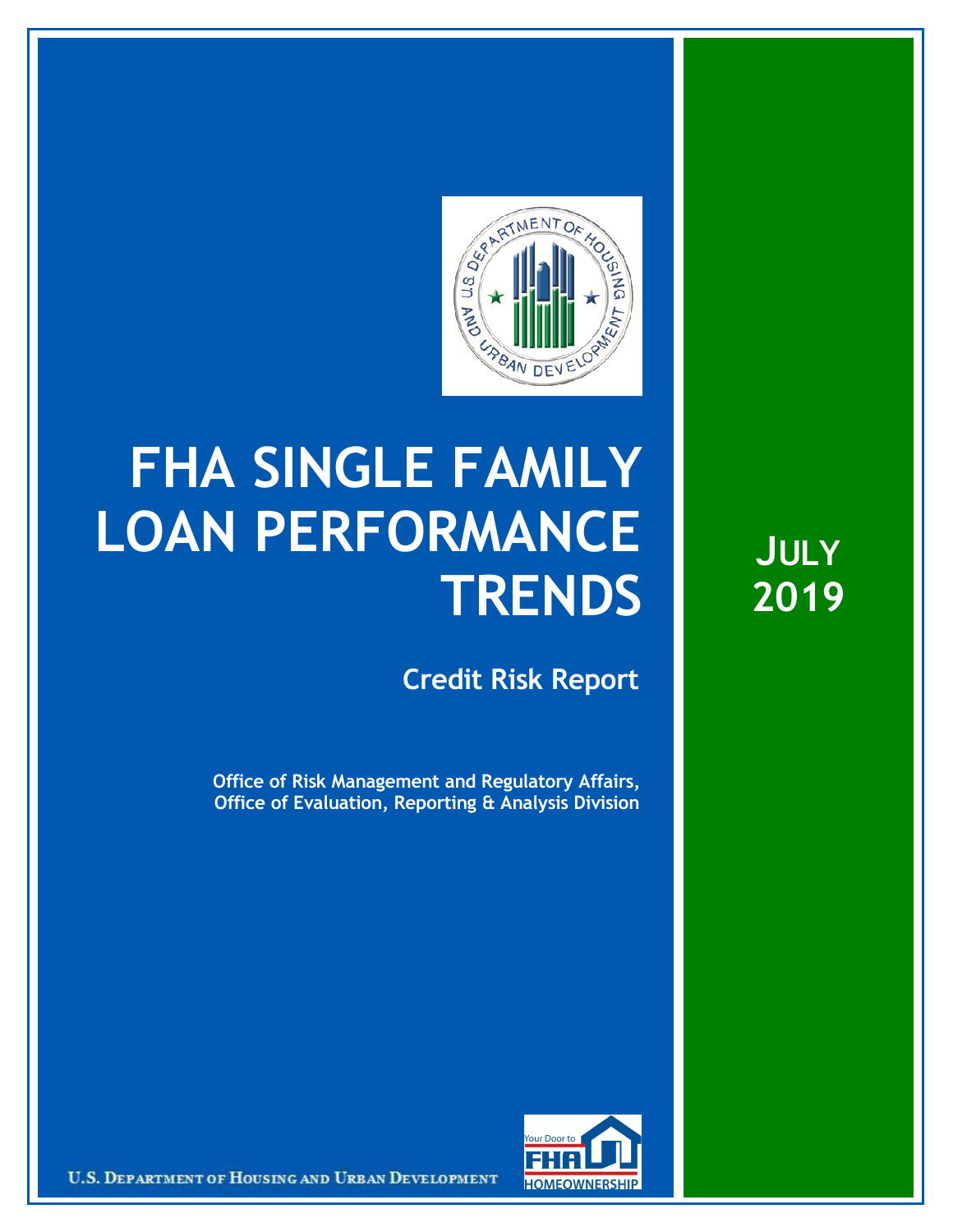## Table of Contents

## Table of Figures

| Figure 1 |  |
|----------|--|
|----------|--|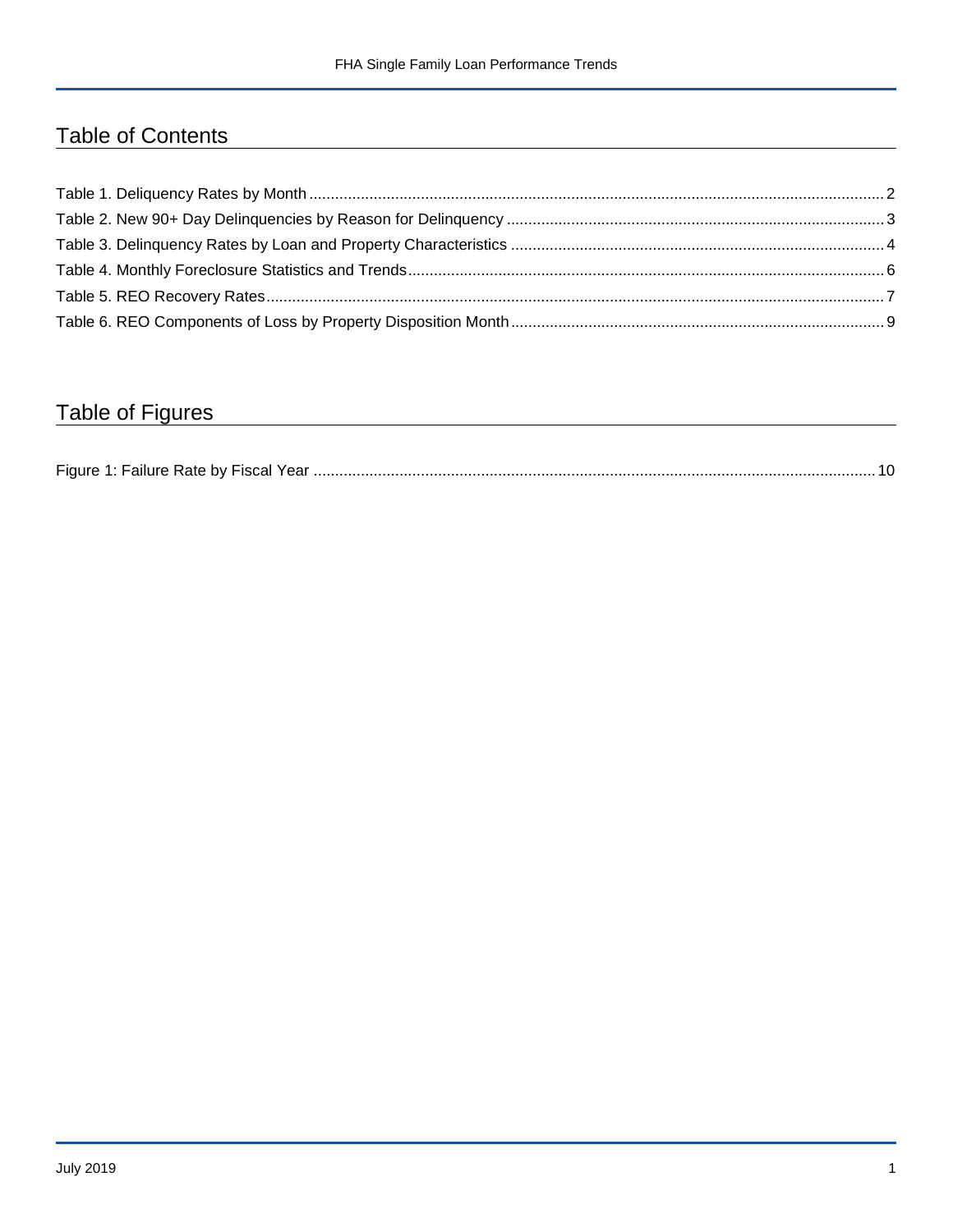|                 |                                 |        | Delinquency Rates <sup>a</sup> (%) |        | Exceptions <sup>b</sup> (%) |               |                                             |
|-----------------|---------------------------------|--------|------------------------------------|--------|-----------------------------|---------------|---------------------------------------------|
|                 | Active<br>Insurance in<br>Force |        |                                    |        |                             |               | Serious<br>Delinquency<br>Rate <sup>c</sup> |
| Month           | (EOM)                           | 30-day | 60-day                             | 90-day | In Foreclosure              | In Bankruptcy | (%)                                         |
|                 |                                 |        | <b>Non-Seasonally Adjusted</b>     |        |                             |               |                                             |
| <b>Jul 2018</b> | 8,031,487                       | 4.59   | 1.48                               | 2.22   | 1.02                        | 0.83          | 4.08                                        |
| Aug             | 8,037,609                       | 4.67   | 1.51                               | 2.19   | 1.06                        | 0.86          | 4.11                                        |
| Sep             | 8,048,639                       | 5.51   | 1.66                               | 2.22   | 1.04                        | 0.86          | 4.11                                        |
| Oct             | 8,062,967                       | 5.06   | 1.64                               | 2.17   | 1.01                        | 0.88          | 4.06                                        |
| Nov             | 8,077,125                       | 5.02   | 1.63                               | 2.20   | 1.00                        | 0.86          | 4.06                                        |
| Dec             | 8,086,151                       | 5.17   | 1.71                               | 2.22   | 0.99                        | 0.87          | 4.08                                        |
| Jan 2019        | 8,112,026                       | 5.00   | 1.74                               | 2.26   | 1.03                        | 0.88          | 4.16                                        |
| Feb             | 8,117,180                       | 4.99   | 1.64                               | 2.19   | 1.04                        | 0.88          | 4.10                                        |
| Mar             | 8,118,034                       | 4.55   | 1.45                               | 2.01   | 1.00                        | 0.87          | 3.88                                        |
| Apr             | 8,117,498                       | 4.58   | 1.40                               | 1.91   | 0.96                        | 0.87          | 3.74                                        |
| May             | 8,114,839                       | 4.48   | 1.42                               | 1.86   | 0.94                        | 0.87          | 3.67                                        |
| Jun             | 8,114,665                       | 5.44   | 1.62                               | 1.94   | 0.92                        | 0.90          | 3.76                                        |
| Jul             | 8,116,418                       | 5.11   | 1.66                               | 1.96   | 0.91                        | 0.91          | 3.78                                        |
|                 |                                 |        | <b>Seasonally Adjusted</b>         |        |                             |               |                                             |
| <b>Jul 2018</b> | 8,031,487                       | 4.70   | 1.51                               | 2.37   | 1.03                        | 0.83          | 4.24                                        |
| Aug             | 8,037,609                       | 4.55   | 1.47                               | 2.28   | 1.06                        | 0.86          | 4.20                                        |
| Sep             | 8,048,639                       | 5.27   | 1.57                               | 2.23   | 1.07                        | 0.86          | 4.16                                        |
| Oct             | 8,062,967                       | 4.76   | 1.52                               | 2.14   | 1.04                        | 0.88          | 4.06                                        |
| Nov             | 8,077,125                       | 4.57   | 1.45                               | 2.05   | 1.02                        | 0.86          | 3.94                                        |
| Dec             | 8,086,151                       | 4.60   | 1.49                               | 2.03   | 0.99                        | 0.87          | 3.89                                        |
| Jan 2019        | 8,112,026                       | 4.80   | 1.56                               | 2.03   | 1.02                        | 0.88          | 3.92                                        |
| Feb             | 8,117,180                       | 5.09   | 1.67                               | 2.08   | 1.01                        | 0.88          | 3.97                                        |
| Mar             | 8,118,034                       | 5.26   | 1.68                               | 2.09   | 0.98                        | 0.87          | 3.94                                        |
| Apr             | 8,117,498                       | 5.01   | 1.60                               | 2.00   | 0.95                        | 0.87          | 3.81                                        |
| May             | 8,114,839                       | 4.78   | 1.56                               | 1.97   | 0.93                        | 0.87          | 3.77                                        |
| Jun             | 8,114,665                       | 5.51   | 1.72                               | 2.06   | 0.92                        | 0.89          | 3.87                                        |
| Jul             | 8,116,418                       | 5.23   | 1.70                               | 2.09   | 0.92                        | 0.91          | 3.93                                        |

 **Table 1. Delinquency Rates by Month**

EOM = end of month.

<sup>a</sup> The 90-day category includes all loans that are at least 3 months delinquent excluding those loans in-foreclosure or in-bankruptcy

processing.Included in the delinquency counts are loans under active consideration for loss mitigation foreclosure avoidance.<br><sup>b</sup> Exceptions are counted separately from delinquencies, regardless of the length of the delinq

<sup>c</sup> Serious delinquency rates are the sum of 90 day delinquencies, plus in-foreclosures and in-bankruptcies.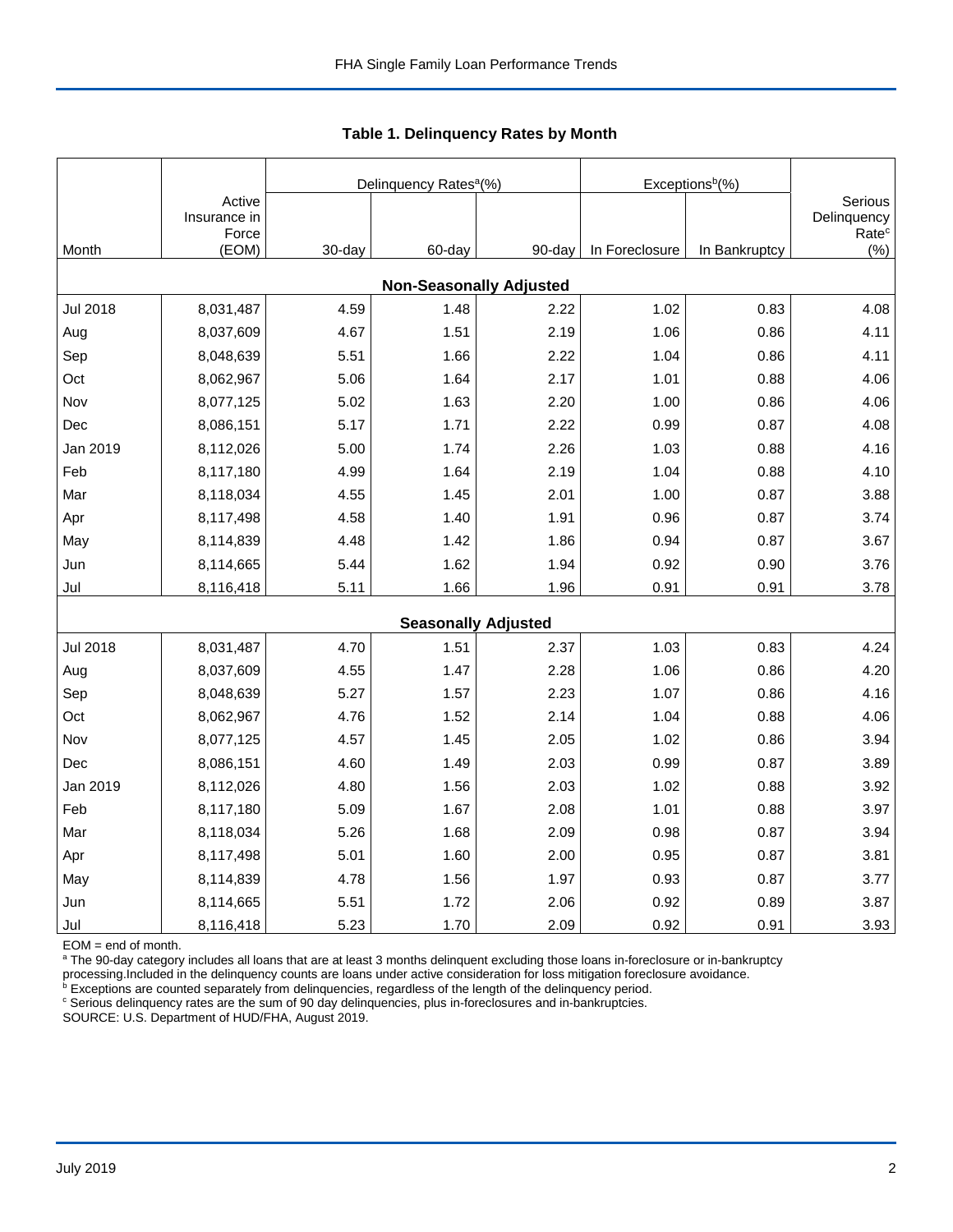|                                      |               | Share by Reason for Delinquency (%) |            |                          |                                                                     |                                       |            |                    |  |  |  |
|--------------------------------------|---------------|-------------------------------------|------------|--------------------------|---------------------------------------------------------------------|---------------------------------------|------------|--------------------|--|--|--|
| <b>Fiscal Year</b><br>and<br>Quarter | New 90+ Day   | Reduction of<br>Income              |            | Excessive<br>Obligations | Death or<br>Illness of<br>Principal<br><b>Borrower</b><br>or Family | <b>Marital</b><br><b>Difficulties</b> | No Contact | Other <sup>a</sup> |  |  |  |
|                                      | Delinquencies |                                     | Unemployed |                          |                                                                     |                                       |            |                    |  |  |  |
| 2014 Q3                              | 80,879        | 33.29                               | 7.90       | 19.90                    | 12.27                                                               | 4.35                                  | 11.24      | 11.05              |  |  |  |
| 2014 Q4                              | 101,848       | 32.50                               | 7.52       | 20.88                    | 12.62                                                               | 4.43                                  | 11.36      | 10.69              |  |  |  |
| 2015 Q1                              | 106,665       | 31.74                               | 6.99       | 21.91                    | 12.72                                                               | 4.25                                  | 11.62      | 10.78              |  |  |  |
| 2015 Q2                              | 82,864        | 32.25                               | 7.11       | 21.59                    | 12.57                                                               | 4.18                                  | 11.39      | 10.91              |  |  |  |
| 2015 Q3                              | 71,869        | 30.84                               | 6.62       | 21.28                    | 12.74                                                               | 4.25                                  | 13.02      | 11.24              |  |  |  |
| 2015 Q4                              | 88,262        | 30.58                               | 6.58       | 22.18                    | 12.76                                                               | 4.02                                  | 12.06      | 11.83              |  |  |  |
| 2016 Q1                              | 92,606        | 30.67                               | 6.41       | 22.57                    | 13.02                                                               | 4.06                                  | 11.17      | 12.10              |  |  |  |
| 2016 Q2                              | 78,978        | 30.24                               | 6.70       | 22.76                    | 12.83                                                               | 3.94                                  | 11.70      | 11.84              |  |  |  |
| 2016 Q3                              | 66,500        | 30.94                               | 6.75       | 23.09                    | 13.38                                                               | 4.19                                  | 10.49      | 11.17              |  |  |  |
| 2016 Q4                              | 85,289        | 31.91                               | 7.05       | 23.82                    | 13.14                                                               | 4.04                                  | 9.39       | 10.65              |  |  |  |
| 2017 Q1                              | 94,958        | 31.47                               | 6.77       | 24.38                    | 13.17                                                               | 3.82                                  | 8.99       | 11.41              |  |  |  |
| 2017 Q2                              | 75,376        | 31.62                               | 6.93       | 24.37                    | 13.30                                                               | 3.85                                  | 9.52       | 10.42              |  |  |  |
| 2017 Q3                              | 65,531        | 30.75                               | 6.84       | 24.53                    | 13.86                                                               | 3.95                                  | 9.55       | 10.51              |  |  |  |
| 2017 Q4                              | 87,286        | 31.33                               | 6.91       | 25.02                    | 13.12                                                               | 3.77                                  | 8.81       | 11.03              |  |  |  |
| 2018 Q1                              | 157,584       | 24.06                               | 4.61       | 22.62                    | 8.67                                                                | 2.42                                  | 7.08       | 30.53              |  |  |  |
| 2018 Q2                              | 88,660        | 28.82                               | 6.19       | 24.63                    | 11.81                                                               | 3.26                                  | 8.55       | 16.74              |  |  |  |
| 2018 Q3                              | 64,397        | 30.55                               | 6.80       | 25.54                    | 13.05                                                               | 3.82                                  | 8.68       | 11.55              |  |  |  |
| 2018 Q4                              | 84,222        | 30.90                               | 7.22       | 25.93                    | 13.35                                                               | 3.86                                  | 8.57       | 10.16              |  |  |  |
| 2019 Q1                              | 92,065        | 30.16                               | 7.57       | 26.18                    | 13.48                                                               | 3.70                                  | 8.68       | 10.22              |  |  |  |
| 2019 Q2                              | 84,788        | 29.97                               | 8.07       | 25.68                    | 13.64                                                               | 3.55                                  | 9.36       | 9.72               |  |  |  |
| 2019 Q3                              | 69,223        | 27.70                               | 7.97       | 25.08                    | 13.94                                                               | 3.58                                  | 11.15      | 10.58              |  |  |  |
| 2019 Q4 - Jul                        | 28,929        | 24.36                               | 6.91       | 23.94                    | 11.98                                                               | 2.78                                  | 16.91      | 13.12              |  |  |  |

 **Table 2. New 90+ Day Delinquencies by Reason for Delinquency**

a Includes abandonment of property, distant employment transfer, neighborhood problems, property problems, inability to sell or rent property, military service, business failure, casualty loss, energy-environment cost, servicing problems, payment adjustment, payment dispute, transfer of ownership pending fraud and incarceration.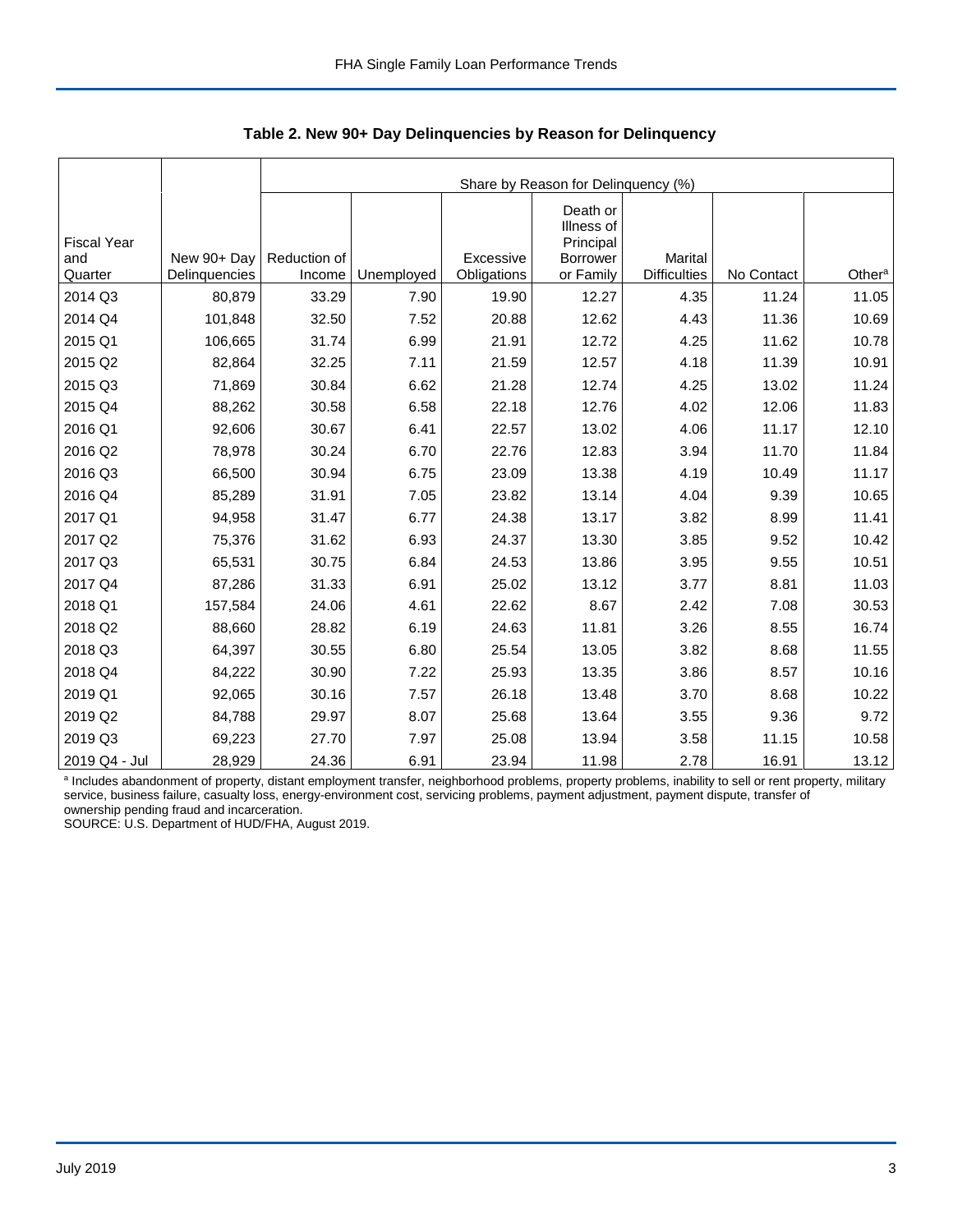|                            |                     | Rates in Percent of Active Loan Counts |        |        |            |             |            |                        |  |
|----------------------------|---------------------|----------------------------------------|--------|--------|------------|-------------|------------|------------------------|--|
|                            | <b>IIF</b>          | All Past                               |        |        |            | In          | In         | Serious<br>Delinquency |  |
|                            | Shares <sup>a</sup> | Due <sup>b</sup>                       | 30 Day | 60 Day | $90 + Day$ | Foreclosure | Bankruptcy | Rate <sup>c</sup>      |  |
| <b>Loan Purpose</b>        |                     |                                        |        |        |            |             |            |                        |  |
| All Active Loans           | 8,116,418           | 10.55                                  | 5.11   | 1.66   | 1.96       | 0.91        | 0.91       | 3.78                   |  |
| Purchase                   | 69.84               | 11.48                                  | 5.58   | 1.86   | 2.18       | 0.92        | 0.94       | 4.04                   |  |
| Refinance                  | 30.16               | 8.40                                   | 4.01   | 1.19   | 1.47       | 0.89        | 0.85       | 3.20                   |  |
| <b>Refinance</b>           |                     |                                        |        |        |            |             |            |                        |  |
| Refinance Loans            | 2,447,882           | 8.40                                   | 4.01   | 1.19   | 1.47       | 0.89        | 0.85       | 3.20                   |  |
| Conventional               | 35.89               | 9.29                                   | 4.35   | 1.29   | 1.63       | 1.12        | 0.91       | 3.65                   |  |
| No Cash-out                | 21.07               | 9.32                                   | 4.39   | 1.26   | 1.63       | 1.10        | 0.94       | 3.67                   |  |
| Cash-out                   | 14.82               | 9.25                                   | 4.30   | 1.33   | 1.61       | 1.14        | 0.87       | 3.62                   |  |
| <b>FHA</b>                 | 13.77               | 6.76                                   | 3.49   | 0.97   | 1.17       | 0.50        | 0.63       | 2.30                   |  |
| No Cash-out                | 6.57                | 7.01                                   | 3.54   | 0.96   | 1.23       | 0.57        | 0.71       | 2.51                   |  |
| Cash-out                   | 7.20                | 6.53                                   | 3.45   | 0.98   | 1.11       | 0.44        | 0.56       | 2.11                   |  |
| Streamline                 | 50.34               | 8.22                                   | 3.91   | 1.18   | 1.43       | 0.83        | 0.86       | 3.12                   |  |
| <b>Credit Score Ranged</b> |                     |                                        |        |        |            |             |            |                        |  |
| Loans with Credit Scores   | 6,493,545           | 10.36                                  | 5.04   | 1.64   | 1.95       | 0.86        | 0.87       | 3.68                   |  |
| < 500                      | 0.10                | 34.13                                  | 13.01  | 4.99   | 7.30       | 4.37        | 4.46       | 16.13                  |  |
| 500-579                    | 1.83                | 27.75                                  | 11.73  | 4.31   | 5.55       | 3.01        | 3.16       | 11.72                  |  |
| 580-619                    | 7.98                | 20.21                                  | 9.42   | 3.35   | 3.97       | 1.73        | 1.74       | 7.44                   |  |
| 620-659                    | 31.48               | 14.90                                  | 7.26   | 2.42   | 2.85       | 1.12        | 1.26       | 5.22                   |  |
| 660-719                    | 39.31               | 7.47                                   | 3.78   | 1.13   | 1.35       | 0.62        | 0.58       | 2.55                   |  |
| 720-850                    | 19.31               | 2.99                                   | 1.51   | 0.42   | 0.52       | 0.34        | 0.21       | 1.07                   |  |
| <b>Fiscal Year Cohort</b>  |                     |                                        |        |        |            |             |            |                        |  |
| <b>All Cohorts</b>         | 8,116,418           | 10.55                                  | 5.11   | 1.66   | 1.96       | 0.91        | 0.91       | 3.78                   |  |
| pre-2004                   | 6.35                | 16.14                                  | 7.73   | 2.67   | 2.84       | 1.46        | 1.44       | 5.74                   |  |
| 2004                       | 1.67                | 16.61                                  | 7.89   | 2.80   | 3.01       | 1.44        | 1.47       | 5.92                   |  |
| 2005                       | 1.25                | 18.36                                  | 8.64   | 3.01   | 3.34       | 1.66        | 1.71       | 6.71                   |  |
| 2006                       | 0.99                | 20.53                                  | 9.00   | 3.31   | 3.87       | 2.32        | 2.03       | 8.22                   |  |
| 2007                       | 0.94                | 23.89                                  | 9.80   | 3.52   | 4.68       | 3.20        | 2.69       | 10.57                  |  |
| 2008                       | 2.20                | 23.94                                  | 9.88   | 3.55   | 4.64       | 3.26        | 2.61       | 10.51                  |  |
| 2009                       | 4.76                | 16.20                                  | 7.10   | 2.36   | 2.97       | 2.04        | 1.72       | 6.74                   |  |
| 2010                       | 6.08                | 12.13                                  | 5.75   | 1.81   | 2.11       | 1.24        | 1.22       | 4.57                   |  |
| 2011                       | 4.91                | 10.33                                  | 4.97   | 1.54   | 1.81       | 0.98        | 1.04       | 3.83                   |  |
| 2012                       | 6.06                | 8.74                                   | 4.25   | 1.31   | 1.55       | 0.74        | 0.89       | 3.18                   |  |
| 2013                       | 8.46                | 7.39                                   | 3.55   | 1.08   | 1.30       | 0.66        | 0.79       | 2.75                   |  |
| 2014                       | 4.04                | 12.34                                  | 5.65   | 1.89   | 2.24       | 1.15        | 1.41       | 4.80                   |  |
| 2015                       | 7.63                | 10.76                                  | 5.03   | 1.66   | 2.07       | 0.90        | 1.09       | 4.07                   |  |
| 2016                       | 11.06               | 9.72                                   | 4.72   | 1.51   | 1.91       | 0.74        | 0.84       | 3.49                   |  |
| 2017                       | 12.77               | 9.29                                   | 4.64   | 1.49   | 1.96       | 0.62        | 0.57       | 3.15                   |  |
| 2018                       | 11.33               | 8.72                                   | 4.68   | 1.55   | 1.76       | 0.42        | 0.31       | 2.49                   |  |
| 2019                       | 9.52                | 3.48                                   | 2.45   | 0.61   | 0.35       | 0.04        | 0.03       | 0.42                   |  |

Table 3. Delinquency Rates by Loan and Property Characteristics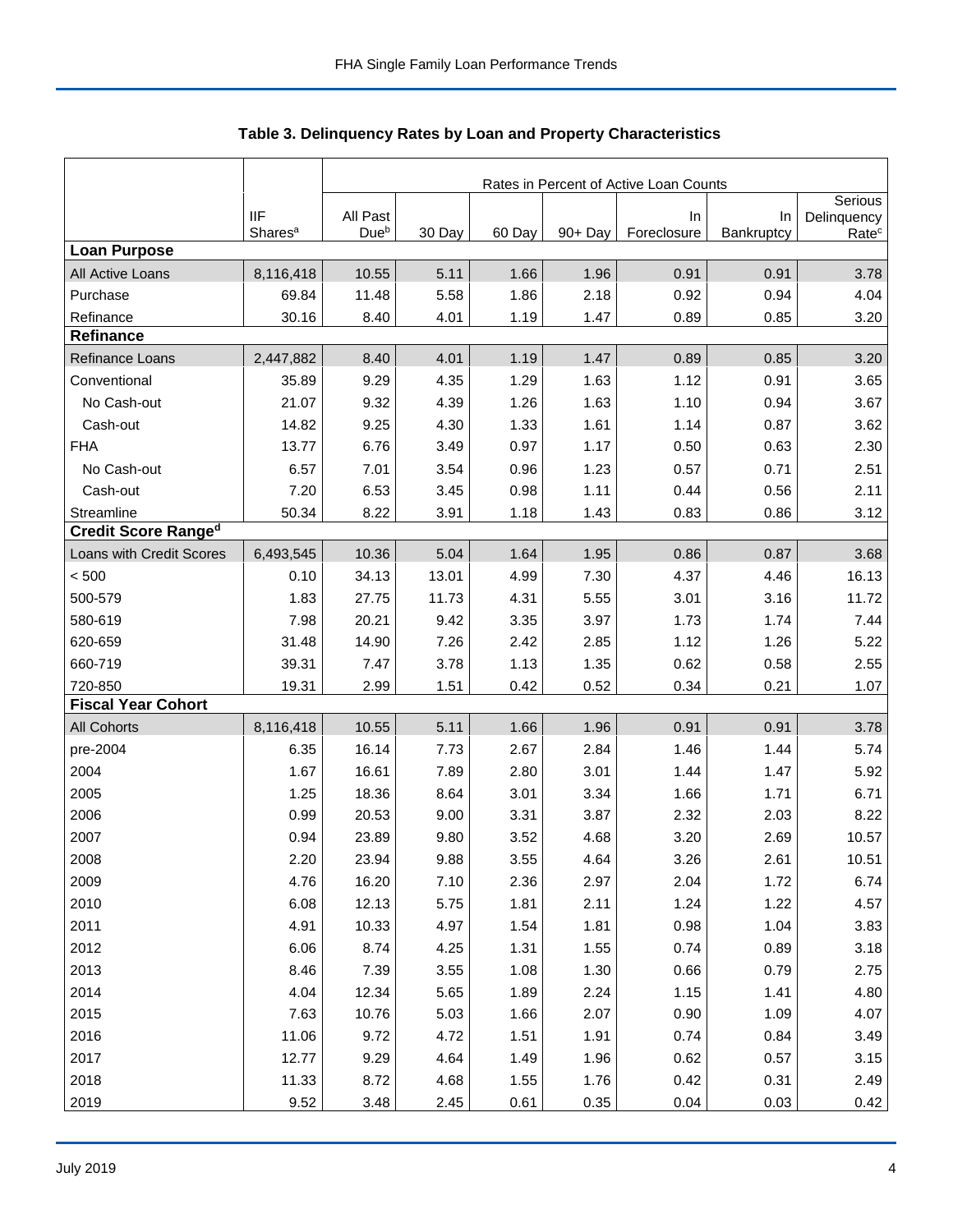|                                           |                                   | Rates in Percent of Active Loan Counts |        |        |         |                   |                  |                                               |  |  |  |
|-------------------------------------------|-----------------------------------|----------------------------------------|--------|--------|---------|-------------------|------------------|-----------------------------------------------|--|--|--|
|                                           | <b>IIF</b><br>Shares <sup>a</sup> | All Past<br>Dueb                       | 30 Day | 60 Day | 90+ Day | In<br>Foreclosure | In<br>Bankruptcy | Seriously<br>Delinquency<br>Rate <sup>c</sup> |  |  |  |
| Loan Amount at Origination (\$ thousands) |                                   |                                        |        |        |         |                   |                  |                                               |  |  |  |
| All Loan Amounts                          | 8,116,418                         | 10.55                                  | 5.11   | 1.66   | 1.96    | 0.91              | 0.91             | 3.78                                          |  |  |  |
| < 50                                      | 2.62                              | 12.60                                  | 6.06   | 1.98   | 2.12    | 1.46              | 0.97             | 4.55                                          |  |  |  |
| 50-99                                     | 21.33                             | 11.90                                  | 5.74   | 1.88   | 2.04    | 1.18              | 1.07             | 4.28                                          |  |  |  |
| 100-149                                   | 26.93                             | 11.04                                  | 5.35   | 1.74   | 1.99    | 0.91              | 1.05             | 3.95                                          |  |  |  |
| 150-199                                   | 20.36                             | 10.10                                  | 4.97   | 1.60   | 1.91    | 0.75              | 0.87             | 3.53                                          |  |  |  |
| 200-249                                   | 12.61                             | 9.30                                   | 4.55   | 1.45   | 1.84    | 0.72              | 0.74             | 3.31                                          |  |  |  |
| 250-399                                   | 13.39                             | 9.36                                   | 4.46   | 1.46   | 1.97    | 0.79              | 0.68             | 3.44                                          |  |  |  |
| 400-499                                   | 1.69                              | 8.53                                   | 3.84   | 1.28   | 1.91    | 0.91              | 0.58             | 3.40                                          |  |  |  |
| >499                                      | 1.07                              | 7.69                                   | 3.35   | 1.15   | 1.75    | 0.98              | 0.46             | 3.18                                          |  |  |  |
| <b>Property Type</b>                      |                                   |                                        |        |        |         |                   |                  |                                               |  |  |  |
| All Property Types                        | 8,116,418                         | 10.55                                  | 5.11   | 1.66   | 1.96    | 0.91              | 0.91             | 3.78                                          |  |  |  |
| Detached                                  | 86.47                             | 10.63                                  | 5.19   | 1.69   | 1.97    | 0.86              | 0.92             | 3.75                                          |  |  |  |
| Manufactured Housing                      | 3.31                              | 11.71                                  | 5.46   | 1.73   | 1.97    | 1.48              | 1.07             | 4.51                                          |  |  |  |
| 2-4 Units                                 | 2.15                              | 9.08                                   | 3.72   | 1.24   | 1.74    | 1.76              | 0.61             | 4.11                                          |  |  |  |
| Condo                                     | 2.92                              | 7.91                                   | 3.49   | 1.09   | 1.59    | 1.03              | 0.71             | 3.33                                          |  |  |  |
| Townhouse                                 | 5.16                              | 10.69                                  | 4.95   | 1.69   | 2.19    | 1.00              | 0.86             | 4.05                                          |  |  |  |
| <b>Purchase Loan Type</b>                 |                                   |                                        |        |        |         |                   |                  |                                               |  |  |  |
| All Purchase Loans                        | 5,668,062                         | 11.48                                  | 5.58   | 1.86   | 2.17    | 0.92              | 0.94             | 4.04                                          |  |  |  |
| Repeat                                    | 17.12                             | 9.12                                   | 4.62   | 1.42   | 1.61    | 0.73              | 0.74             | 3.08                                          |  |  |  |
| First-time                                | 82.88                             | 11.97                                  | 5.78   | 1.96   | 2.29    | 0.96              | 0.98             | 4.23                                          |  |  |  |
| Down Payment Assistance (DPA) Type        |                                   |                                        |        |        |         |                   |                  |                                               |  |  |  |
| All Sources of Funds                      | 8,116,418                         | 10.55                                  | 5.11   | 1.66   | 1.96    | 0.91              | 0.91             | 3.78                                          |  |  |  |
| Government                                | 7.18                              | 12.63                                  | 5.90   | 2.06   | 2.58    | 0.98              | 1.12             | 4.67                                          |  |  |  |
| Relative                                  | 16.35                             | 13.18                                  | 6.48   | 2.20   | 2.53    | 0.99              | 0.98             | 4.50                                          |  |  |  |
| Other                                     | 2.04                              | 18.37                                  | 8.35   | 3.06   | 3.64    | 1.40              | 1.91             | 6.95                                          |  |  |  |
| Seller Funded                             | 0.55                              | 27.96                                  | 11.48  | 4.34   | 5.61    | 3.03              | 3.50             | 12.14                                         |  |  |  |
| No DPA                                    | 73.88                             | 9.42                                   | 4.59   | 1.44   | 1.70    | 0.86              | 0.83             | 3.39                                          |  |  |  |

 **Table 3. Delinquency Rates by Loan and Property Characteristics**

IIF = insurance in force.

<sup>a</sup> For each subpanel, the loan shares add to 100%. However, in some of the subpanels, the total loans in the analysis do not add to 100% of IIF. For example, the IIF shares for refinance loans add to 100% of refinance loans. Streamline refinance loans are not included in the Credit Score

Range analysis; the IIF shares in that panel, add to 100% of fully-underwritten loans.<br><sup>b</sup> Includes all loans 30 or more days past due, including those in bankruptcy or foreclosure.

<sup>c</sup> Includes all loans 90 days past due plus all in-bankruptcy and in-foreclosure cases.

<sup>d</sup> Credit score reporting began in May 2004 but was not mandatory until July 2008. Streamline Refinance loans do not require credit score reporting.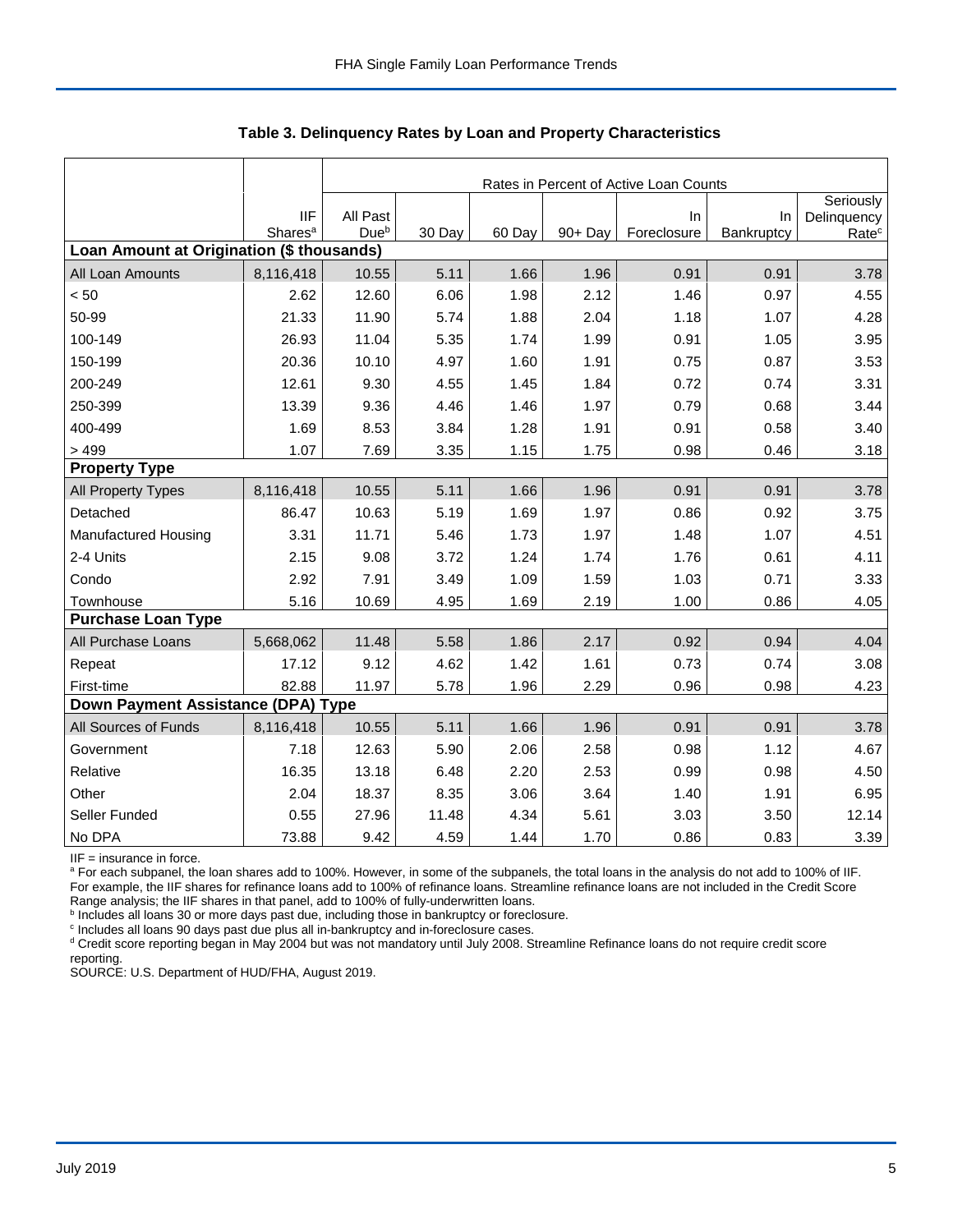|        |       |              |               |                          |             | Foreclosure             | Annualized         |
|--------|-------|--------------|---------------|--------------------------|-------------|-------------------------|--------------------|
| Fiscal |       | Insurance in | Foreclosure   | In                       | Foreclosure | Starts:                 | Foreclosure        |
| Year   | Month | Force        | <b>Starts</b> | Foreclosure <sup>a</sup> | Claimsb     | 6-month MA <sup>c</sup> | Rate <sup>d%</sup> |
| 2016   | Jul   | 7,824,682    | 8,945         | 124,462                  | 5,400       | 10,078                  | 0.83               |
|        | Aug   | 7,834,822    | 10,444        | 121,608                  | 7,416       | 9,904                   | 1.13               |
|        | Sep   | 7,838,495    | 9,874         | 117,703                  | 6,329       | 9,584                   | 0.96               |
| 2017   | Oct   | 7,840,261    | 10,153        | 115,282                  | 6,505       | 9,588                   | 0.99               |
|        | Nov   | 7,839,269    | 9,809         | 114,139                  | 6,004       | 9,741                   | 0.92               |
|        | Dec   | 7,842,834    | 10,164        | 114,447                  | 5,757       | 9,898                   | 0.88               |
|        | Jan   | 7,877,094    | 10,826        | 116,076                  | 5,531       | 10,212                  | 0.84               |
|        | Feb   | 7,891,926    | 10,890        | 115,469                  | 4,974       | 10,286                  | 0.75               |
|        | Mar   | 7,904,390    | 11,782        | 116,236                  | 6,345       | 10,604                  | 0.96               |
|        | Apr   | 7,917,975    | 9,081         | 114,284                  | 5,517       | 10,425                  | 0.83               |
|        | May   | 7,934,510    | 9,534         | 112,048                  | 5,979       | 10,380                  | 0.90               |
|        | Jun   | 7,950,029    | 8,778         | 108,632                  | 6,286       | 10,149                  | 0.94               |
|        | Jul   | 7,962,527    | 8,112         | 103,183                  | 5,825       | 9,696                   | 0.87               |
|        | Aug   | 7,973,604    | 9,471         | 103,830                  | 6,800       | 9,460                   | 1.02               |
|        | Sep   | 7,982,070    | 8,012         | 94,946                   | 5,786       | 8,831                   | 0.87               |
| 2018   | Oct   | 7,986,663    | 8,747         | 94,012                   | 6,008       | 8,776                   | 0.90               |
|        | Nov   | 7,988,634    | 8,486         | 92,810                   | 5,524       | 8,601                   | 0.83               |
|        | Dec   | 7,989,699    | 8,849         | 93,261                   | 4,756       | 8,613                   | 0.71               |
|        | Jan   | 8,005,645    | 9,869         | 91,506                   | 5,066       | 8,906                   | 0.76               |
|        | Feb   | 8,007,772    | 9,935         | 92,797                   | 5,023       | 8,983                   | 0.75               |
|        | Mar   | 8,007,182    | 10,234        | 92,153                   | 5,709       | 9,353                   | 0.85               |
|        | Apr   | 8,012,065    | 9,685         | 90,663                   | 5,407       | 9,510                   | 0.81               |
|        | May   | 8,015,714    | 10,264        | 89,409                   | 5,804       | 9,806                   | 0.87               |
|        | Jun   | 8,024,523    | 9,100         | 87,390                   | 5,440       | 9,848                   | 0.81               |
|        | Jul   | 8,031,487    | 8,374         | 82,258                   | 4,882       | 9,599                   | 0.73               |
|        | Aug   | 8,037,609    | 9,801         | 85,106                   | 5,207       | 9,576                   | 0.77               |
|        | Sep   | 8,048,639    | 7,814         | 83,334                   | 4,152       | 9,173                   | 0.62               |
| 2019   | Oct   | 8,062,967    | 10,332        | 81,407                   | 5,549       | 9,281                   | 0.82               |
|        | Nov   | 8,077,125    | 9,301         | 80,980                   | 4,488       | 9,120                   | 0.66               |
|        | Dec   | 8,086,151    | 9,419         | 80,094                   | 4,086       | 9,174                   | 0.60               |
|        | Jan   | 8,112,026    | 11,374        | 83,174                   | 4,469       | 9,674                   | 0.66               |
|        | Feb   | 8,117,180    | 10,274        | 84,258                   | 4,355       | 9,752                   | 0.64               |
|        | Mar   | 8,118,034    | 10,172        | 81,377                   | 4,703       | 10,145                  | 0.69               |
|        | Apr   | 8,117,498    | 9,433         | 78,277                   | 4,884       | 9,996                   | 0.72               |
|        | May   | 8,114,839    | 8,984         | 76,321                   | 3,985       | 9,943                   | 0.59               |
|        | Jun   | 8,114,665    | 7,825         | 74,502                   | 3,746       | 9,677                   | 0.55               |
|        | Jul   | 8,116,418    | 8,822         | 73,946                   | 3,762       | 9,252                   | 0.55               |

 **Table 4. Monthly Foreclosure Statistics and Trends**

<sup>a</sup> Numbers of loans are in some stage of foreclosure processing at the end of each month.

<sup>b</sup> This is the number of claims paid by HUD. These are nearly all for completed foreclosure actions.

° The six-month moving average of foreclosure starts is presented here to smooth out variations in actual starts each month.<br><sup>d</sup> An annualized foreclosure rate takes the monthly foreclosure claim rate and transforms that i is, if the same foreclosure claim rate continued for 12 straight months, then the figure is the final annual foreclosure rate result as a percentage of beginning insurance-in-force.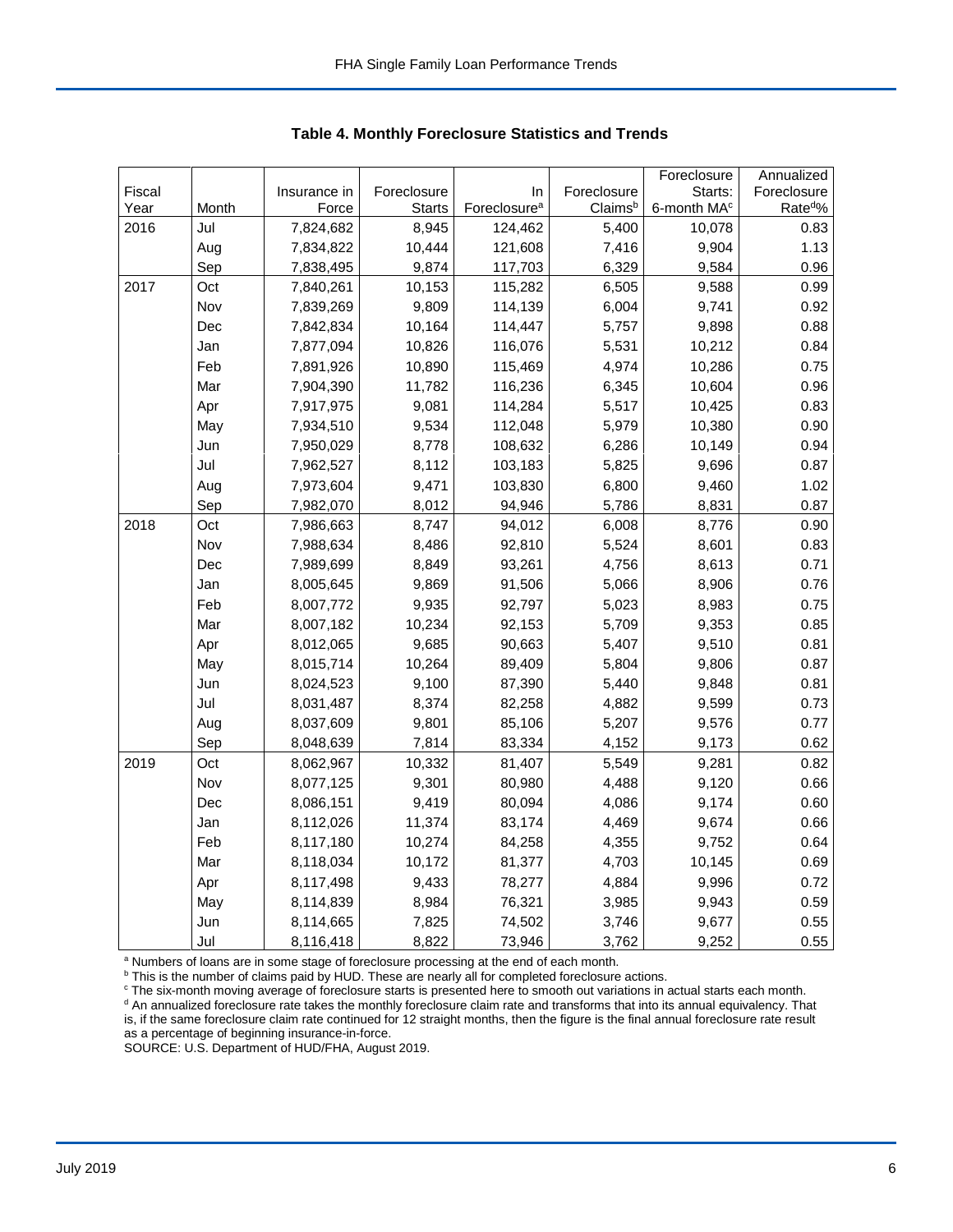|                                      |                     |                          | Recovery Rates (%) |                          | Percentage Point Change |                   |  |  |
|--------------------------------------|---------------------|--------------------------|--------------------|--------------------------|-------------------------|-------------------|--|--|
|                                      |                     |                          |                    |                          | <b>From Previous</b>    | From Previous     |  |  |
| Disposition State <sup>b</sup><br>US | Dispositions<br>951 | <b>June 2019</b><br>48.6 | May 2019<br>47.6   | <b>June 2018</b><br>43.3 | Month<br>1.0            | Year<br>5.3       |  |  |
| <b>NJ</b>                            | 64                  | 30.6                     | 15.9               | 17.8                     | 14.6                    | 12.7              |  |  |
| IL                                   | 62                  | 22.0                     | 27.5               | 25.5                     | $-5.5$                  | $-3.5$            |  |  |
| TX                                   | 60                  | 70.2                     | 66.3               | 64.7                     | 3.9                     | 5.5               |  |  |
| <b>CT</b>                            | 54                  | 37.3                     | 47.0               | 38.0                     | $-9.7$                  | $-0.7$            |  |  |
| OH                                   | 44                  | 43.1                     | 36.1               | 32.9                     | 7.0                     | 10.3              |  |  |
| <b>MO</b>                            | 40                  | 57.4                     | 60.5               | 43.6                     | $-3.1$                  | 13.9              |  |  |
| KS                                   | 38                  | 51.0                     | 57.4               | 46.5                     | $-6.4$                  | 4.5               |  |  |
| PA                                   | 36                  | 33.7                     | 33.8               | 28.7                     | $-0.1$                  | 5.0               |  |  |
| MI                                   | 35                  | 49.5                     | 49.2               | 44.8                     | 0.4                     | 4.7               |  |  |
| GA                                   | 34                  | 56.0                     | 64.4               | 57.6                     | $-8.4$                  | $-1.6$            |  |  |
| AL                                   | 33                  | 51.6                     | 56.2               | 51.9                     | $-4.6$                  | $-0.3$            |  |  |
| <b>NY</b>                            | 31                  | 16.8                     | 25.4               | 15.2                     | $-8.7$                  | 1.6               |  |  |
| VA                                   | 31                  | 57.0                     | 52.5               | 57.0                     | 4.4                     | $-0.1$            |  |  |
| <b>FL</b>                            | 30                  | 55.9                     | 54.2               | 54.0                     | 1.8                     | 2.0               |  |  |
| KY                                   | 30                  | 38.8                     | 29.8               | 49.4                     | 9.0                     | $-10.6$           |  |  |
| OK                                   | 29                  | 52.0                     | 51.5               | 39.1                     | 0.5                     | 12.9              |  |  |
| ${\sf IN}$                           | 27                  | 48.7                     | 40.7               | 42.7                     | 8.1                     | 6.1               |  |  |
| LA                                   | 25                  | 54.5                     | 43.6               | 44.6                     | 10.9                    | 9.8               |  |  |
| <b>NC</b>                            | 24                  | 44.3                     | 51.3               | 49.2                     | $-7.0$                  | $-4.9$            |  |  |
| <b>MD</b>                            | 22                  | 50.5                     | 43.5               | 35.0                     | 7.0                     | 15.6              |  |  |
| AR                                   | 19                  | 58.7                     | 43.7               | 52.4                     | 15.0                    | 6.3               |  |  |
| <b>MS</b>                            | 18                  | 50.0                     | 55.6               | 40.6                     | $-5.6$                  | 9.4               |  |  |
| PR                                   | 18                  | 51.7                     | 51.4               | 49.6                     | 0.3                     | 2.1               |  |  |
| <b>TN</b>                            | 16                  | 67.7                     | 64.8               | 51.0                     | 2.9                     | 16.7              |  |  |
| <b>WA</b>                            | 14                  | 89.0                     | 64.9               | 83.0                     | 24.2                    | 6.0               |  |  |
| <b>NM</b>                            | 12                  | 65.4                     | 38.3               | 46.2                     | 27.1                    | 19.2              |  |  |
| AK                                   | 11                  | 69.4                     | 66.6               | 54.2                     | 2.8                     | 15.2              |  |  |
| SC                                   |                     |                          |                    |                          |                         |                   |  |  |
| MN                                   | $10\,$<br>9         | 45.0<br>51.8             | 45.8<br>64.0       | 46.1<br>47.2             | $-0.8$<br>$-12.2$       | $-1.1$<br>4.6     |  |  |
| WY                                   |                     | 50.3                     | 51.5               | 67.8                     | $-1.2$                  |                   |  |  |
| MA                                   | 9                   | 53.6                     | 58.3               | 46.6                     | $-4.6$                  | $-17.5$<br>7.0    |  |  |
| CO                                   | 8                   | 96.1                     | 81.2               | 73.7                     | 14.8                    |                   |  |  |
|                                      | 6                   |                          |                    |                          |                         | 22.3              |  |  |
| WV<br>${\sf CA}$                     | 6<br>5              | 12.2<br>84.1             | 75.0<br>82.7       | 28.5<br>89.9             | $-62.7$<br>1.4          | $-16.2$<br>$-5.8$ |  |  |
|                                      |                     |                          |                    |                          |                         |                   |  |  |
| DE                                   | 5<br>5              | 93.9<br>26.9             | 38.6<br>40.7       | 52.8<br>45.1             | 55.3<br>$-13.8$         | 41.1<br>$-18.2$   |  |  |
| IA                                   |                     |                          |                    |                          |                         |                   |  |  |
| ME<br>WI                             | 4                   | 29.6                     | 60.3<br>43.7       | 18.3<br>38.6             | $-30.7$<br>4.4          | 11.3              |  |  |
| MT                                   | 4<br>3              | 48.0<br>58.2             | 58.1               | 64.1                     | 0.2                     | 9.4<br>$-5.8$     |  |  |

Tabl e 5. REO R ecover y R ates **Table 5. REO Recovery Rates**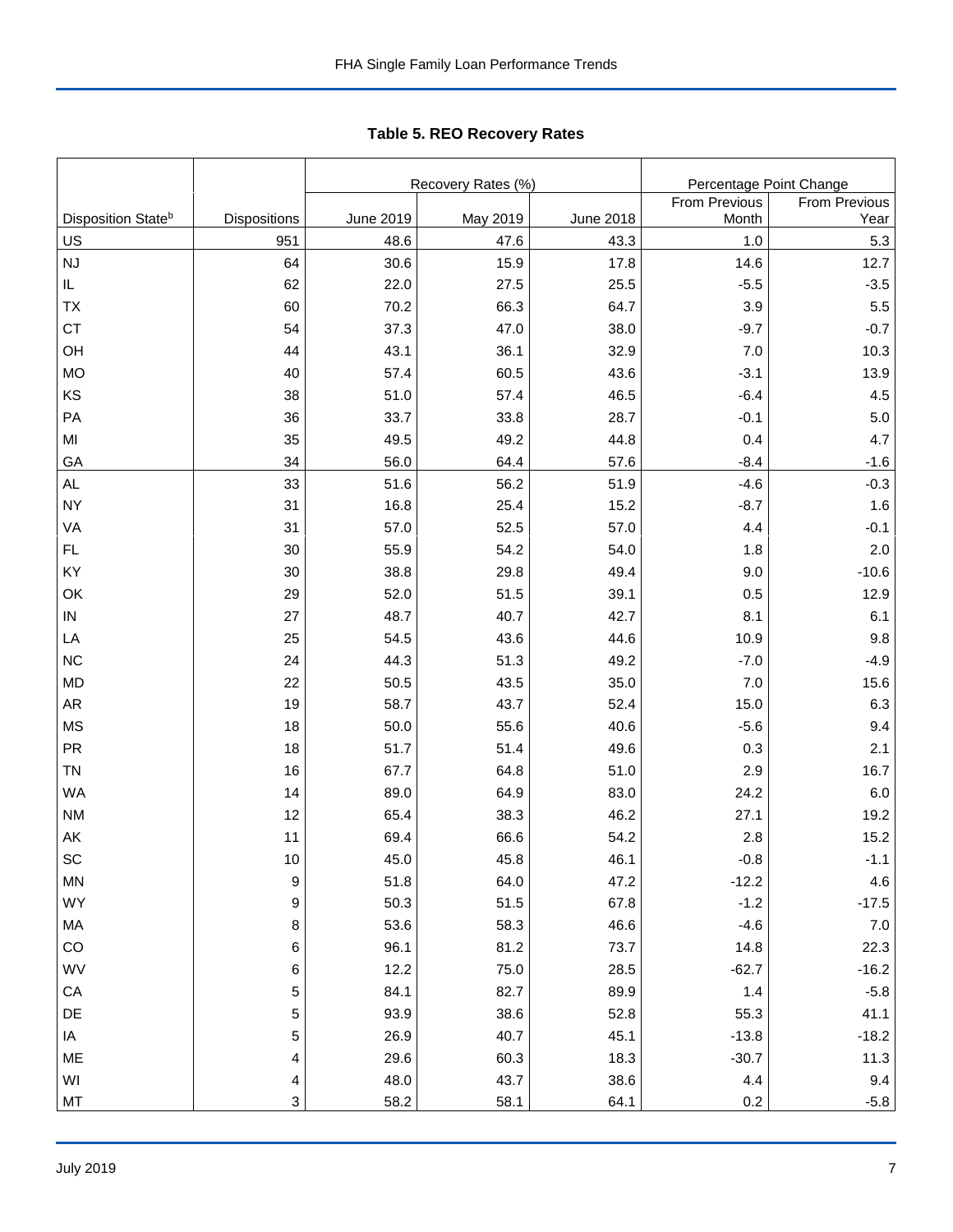|                                |                     |           | Recovery Rates (%) | Percentage Point Change |               |               |
|--------------------------------|---------------------|-----------|--------------------|-------------------------|---------------|---------------|
|                                |                     |           |                    |                         | From Previous | From Previous |
| Disposition State <sup>b</sup> | <b>Dispositions</b> | June 2019 | May 2019           | June 2018               | Month         | Year          |
| <b>ND</b>                      | 3                   | 85.4      | 41.0               | 44.6                    | 44.4          | 40.8          |
| R <sub>l</sub>                 | 3                   | 49.3      | 80.2               | 59.2                    | $-31.0$       | $-9.9$        |
| UT                             | 3                   | 84.7      | 108.0              | 109.1                   | $-23.4$       | $-24.4$       |
| AZ                             | $\overline{2}$      | 42.6      | 59.4               | 63.4                    | $-16.8$       | $-20.9$       |
| <b>NV</b>                      | $\overline{2}$      | 16.9      | 88.5               | 61.4                    | $-71.6$       | $-44.5$       |
| <b>OR</b>                      | $\overline{2}$      | 84.4      | 87.6               | 86.8                    | $-3.2$        | $-2.4$        |
| VT                             | $\overline{2}$      | 45.4      | 49.8               | $-6.7$                  | $-4.4$        | 52.0          |
| <b>NE</b>                      |                     | 65.1      | 51.6               | 66.8                    | 13.4          | $-1.7$        |
| <b>NH</b>                      |                     | 46.3      | 19.1               | 49.1                    | 27.1          | $-2.8$        |
| <b>SD</b>                      |                     | 76.8      | 69.1               | 76.3                    | 7.7           | 0.5           |
| HI                             | $\Omega$            | na        | 62.2               | 37.4                    | na            | na            |
| ID                             | 0                   | na        | 93.3               | 52.5                    | na            | na            |

## **Table 5. REO Recovery Rates**

na = not applicable

<sup>a</sup> Rates are percentages of unpaid loan balance at time of default.<br><sup>b</sup> State records are sorted by number of dispositions in the most recent month (largest to smallest).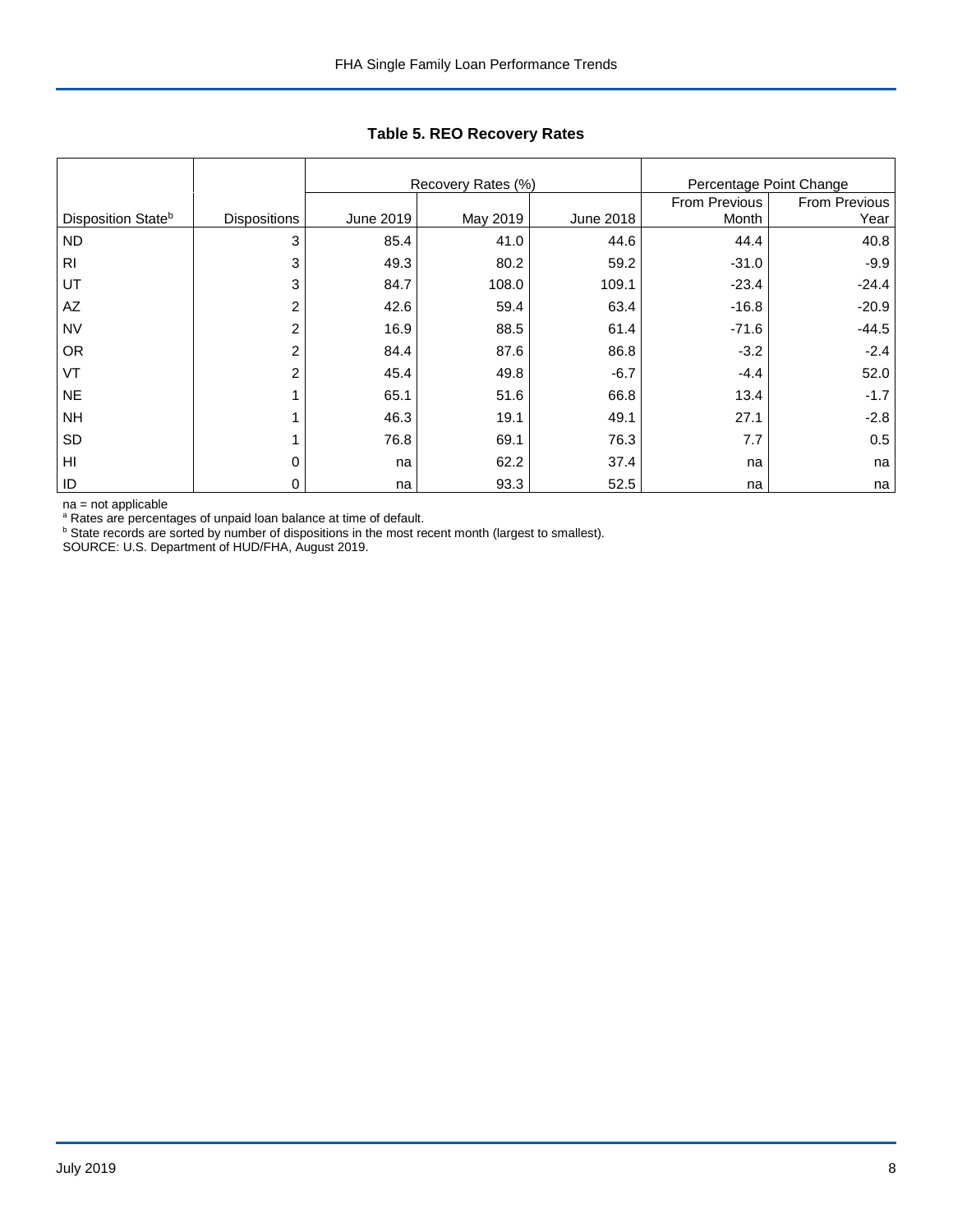|                                     | 2019    |         |         |         |                                                      | 2018                          |         |         |         |         |         |         |         |
|-------------------------------------|---------|---------|---------|---------|------------------------------------------------------|-------------------------------|---------|---------|---------|---------|---------|---------|---------|
| <b>Disposition Month</b>            | Jun     | May     | Apr     | Mar     | Feb                                                  | Jan                           | Dec     | Nov     | Oct     | Sep     | Aug     | Jul     | Jun     |
|                                     |         |         |         |         | Loss Components as Percent of Defaulted Loan Balance |                               |         |         |         |         |         |         |         |
| Claim Expenses <sup>a</sup> (%)     | 19.94   | 19.97   | 19.91   | 19.98   | 20.86                                                | 20.59                         | 20.29   | 20.78   | 20.07   | 19.89   | 20.39   | 20.35   | 21.00   |
| Holding Costs <sup>b</sup> (%)      | 5.14    | 5.34    | 5.12    | 5.15    | 5.11                                                 | 5.07                          | 5.15    | 5.15    | 5.01    | 5.14    | 4.94    | 4.73    | 4.91    |
| Loss on Collateral <sup>c</sup> (%) | 21.75   | 22.00   | 24.55   | 23.44   | 26.04                                                | 26.46                         | 26.32   | 26.44   | 26.83   | 25.98   | 25.45   | 25.47   | 26.71   |
| Sales Expense (%)                   | 4.91    | 4.93    | 4.66    | 4.84    | 4.66                                                 | 4.66                          | 4.70    | 4.73    | 4.63    | 4.76    | 4.82    | 4.65    | 4.63    |
| Program Discounts <sup>d</sup> (%)  | 0.27    | 0.29    | 0.11    | 0.20    | 0.16                                                 | 0.26                          | 0.25    | 0.24    | 0.22    | 0.40    | 0.33    | 0.24    | 0.29    |
| Net Loss Rate <sup>e</sup> (%)      | 51.37   | 52.37   | 53.38   | 52.95   | 56.81                                                | 57.15                         | 55.74   | 56.32   | 55.93   | 55.73   | 55.61   | 54.89   | 56.66   |
|                                     |         |         |         |         |                                                      | <b>Average Amount</b>         |         |         |         |         |         |         |         |
| Average Dollar Loss (\$)            | 61,642  | 61,673  | 64,763  | 63,997  | 67,368                                               | 67,829                        | 66,799  | 66,242  | 66,893  | 67,042  | 66,624  | 66,182  | 68,098  |
| Average Unpaid Balance (\$)         | 119,996 | 117,765 | 121,324 | 120,872 | 118,583                                              | 118,688                       | 119,849 | 117,621 | 119,609 | 120,301 | 119,803 | 120,583 | 120,194 |
|                                     |         |         |         |         |                                                      | <b>Occurrence Counts</b>      |         |         |         |         |         |         |         |
| Number of Dispositions              | 951     | 1,344   | 1,285   | 1,437   | 1,407                                                | 1,449                         | 1,352   | 1,563   | 1,712   | 1,475   | 1,951   | 1,811   | 1,917   |
| Number of Discounts                 | 5       | 9       | 4       | 5       | 4                                                    | 8                             | 6       | 8       | 9       | 10      | 12      | 12      | 10      |
| <b>Stage</b>                        |         |         |         |         |                                                      | <b>Average Time in Months</b> |         |         |         |         |         |         |         |
| Delinquency <sup>f</sup>            | 10.7    | 10.8    | 11.2    | 11.1    | 10.2                                                 | 11.6                          | 11.0    | 10.7    | 11.6    | 11.8    | 11.3    | 12.0    | 12.2    |
| Foreclosure <sup>g</sup>            | 12.0    | 12.0    | 12.6    | 12.4    | 13.7                                                 | 12.6                          | 13.3    | 13.8    | 13.3    | 13.1    | 14.1    | 13.3    | 13.5    |
| Deed Transferh                      | 11.8    | 12.9    | 12.9    | 12.7    | 12.8                                                 | 13.3                          | 13.8    | 13.8    | 13.7    | 13.3    | 13.8    | 14.0    | 13.9    |
| <b>REO</b>                          | 4.3     | 4.1     | 4.2     | 4.2     | 4.3                                                  | 4.3                           | 4.4     | 4.2     | 4.1     | 4.3     | 4.1     | 4.0     | 4.2     |
| All Stages                          | 38.7    | 39.7    | 40.8    | 40.3    | 40.9                                                 | 41.8                          | 42.3    | 42.3    | 42.7    | 42.5    | 43.2    | 43.2    | 43.7    |

 **Table 6. REO Components of Loss by Property Disposition Month**

<sup>a</sup> Includes interest on principal.

<sup>b</sup> Management, maintenance, repairs, administration, and security, net of rent and other income.

c Value when foreclosed (UPB) minus value received in REO; does not include Streamline refinances.

<sup>d</sup> Rate over all dispositions; effect is greater in the cases where a discount actually is given.

e Profit (loss) divided by Unpaid Principal Balance (UPB). The listed cost categories are not exhaustive, and they will not sum to the loss rate

f First missed payment to date foreclosure initiated.

<sup>g</sup> Initiation of foreclosure proceedings to auction date.

h Auction date to HUD acquisition date.